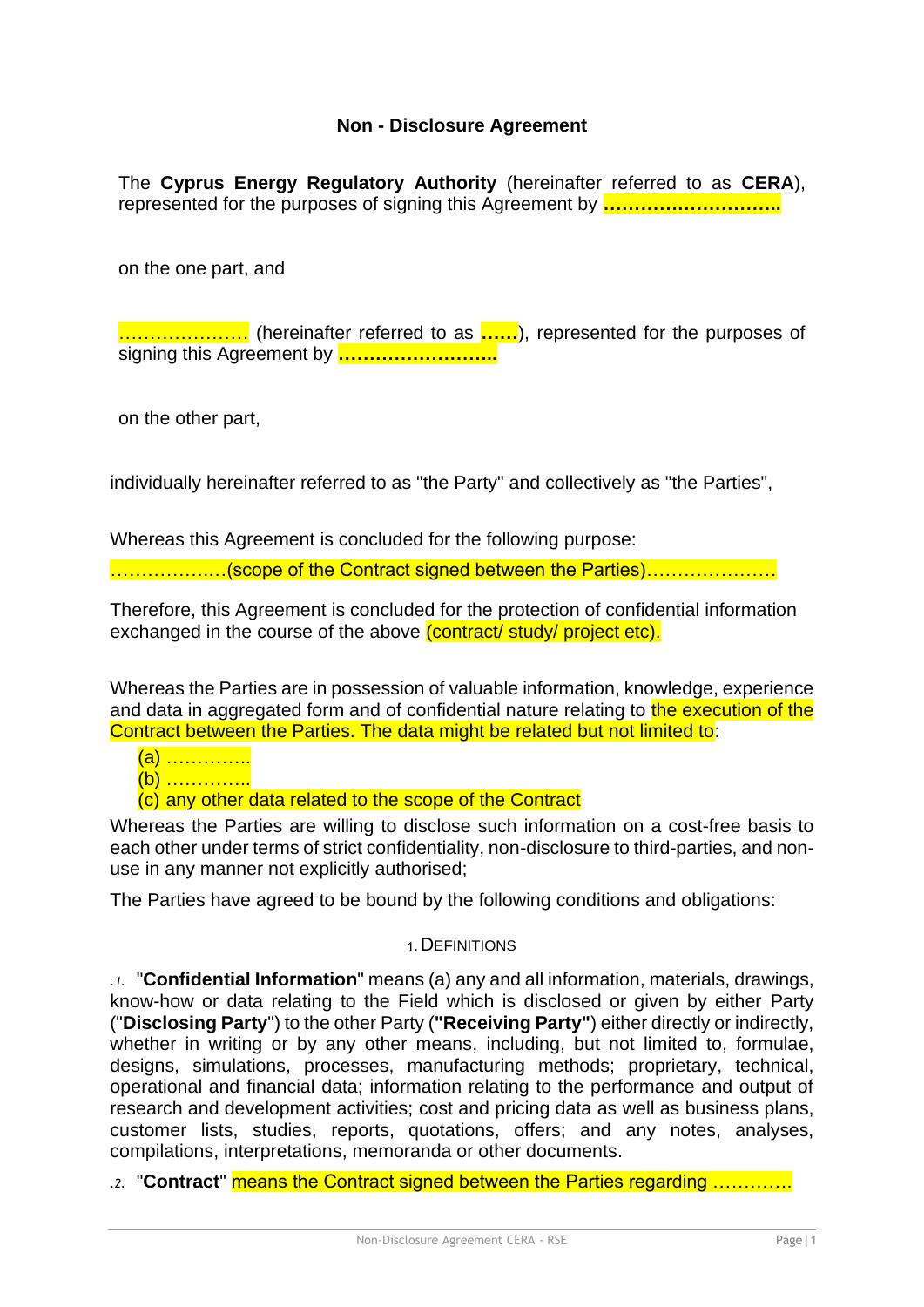*.3.* "**Relevant Authorities**" means any authority in the Republic of Cyprus authorized under the Cyprus Law to carry out specific tasks related to the Permitted Purpose including but not limited to Cyprus Energy Regulatory Authority, Transmission System Operator of Cyprus and Electricity Authority of Cyprus in its role as Distribution System Operator.

*.4.* "**Staff**" means any permanent or temporary employee, contractor, consultant, employees of Relevant Authorities, service provider, visiting researcher, seconded personnel, sub-contractor, or a person engaged under a formal arrangement with either Party to an extent such person's actions are attributable to that Party.

*.5.* "**Affiliate**" means any company or entity controlled by or under common control with the relevant Party where "control" means direct or indirect ownership of at least 50% of the voting stock or interest in a company or entity, or control of the composition of the board of directors.

*.6.* "**Representative**" means any legal person or physical person duly authorised or empowered by a Party to act, speak or sign on its behalf.

*.7.* "**Permitted Purpose**" means activities and work carried out for the execution of the Contract.

#### 2.SCOPE

*.1.* Each Party shall treat the Confidential Information disclosed by the other Party as strictly confidential. Neither Party shall disclose, transfer or make available in any way to any third party, other than the Relevant Authorities, such Confidential Information or any portions thereof. Receiving Party shall make use of any such Confidential Information only and strictly limited to the Permitted Purpose.

*.2.* Parties may disclose Confidential Information to their Affiliates and Representatives on a need-to-know basis. Each Party agrees to be responsible for any breach of this Agreement committed by its Representatives or its Affiliates to the same extent as if such were a party to this Agreement.

*.3.* In the event of one Party's Staff visiting the premises of the other Party, any further Confidential Information which may come to the knowledge of the visiting Party as a result of such visit shall be subject to the terms of this Article, and shall be treated accordingly by the visiting Party.

# 3.CONFIDENTIALITY UNDERTAKINGS

*.1.* The Receiving Party agrees with and undertakes to the Disclosing Party that its Representatives shall:

- *a.* keep in strict confidence and in safe custody any Confidential Information disclosed to the Receiving Party by the Disclosing Party;
- *b.* not use or exploit any Confidential Information other than for the Permitted Purpose;
- *c.* not copy or reproduce any or all the Confidential Information except as is reasonably necessary for the Permitted Purpose;
- *d.* promptly comply with any reasonable directions of the Disclosing Party which are given for the protection of the security of the Information;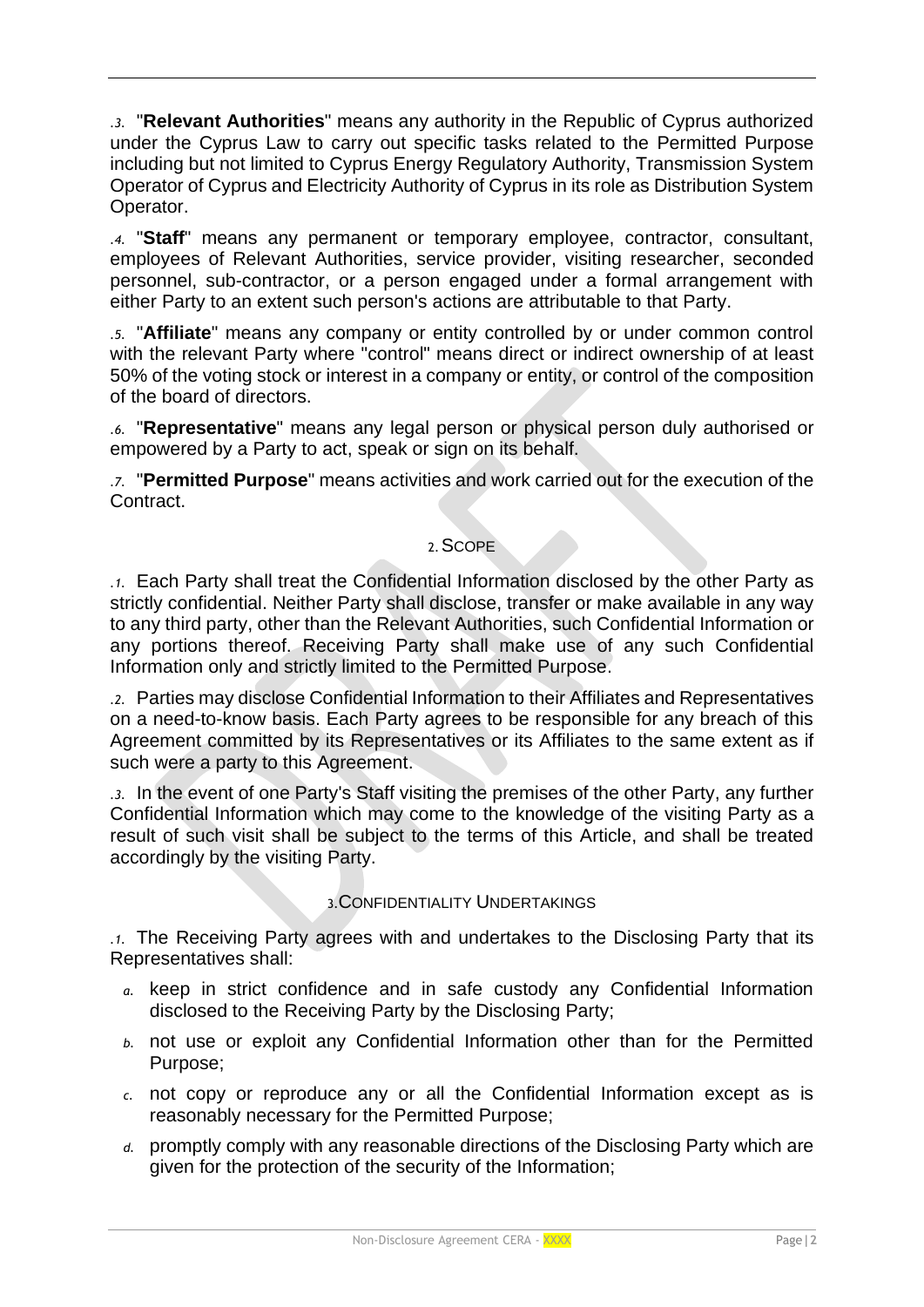*e.* inform each such Representative of the restrictions as to confidentiality, use and disclosure of such Confidential Information contained in this Agreement and, to the extent that each such Representative is not already under an appropriate duty of confidentiality, impose upon each such Representative obligations of confidentiality at least equivalent to those set out in this Agreement.

*.2*. Subject to Article 4 below, each Party hereby undertakes that it shall not, without the prior consent in writing of the other Party, release any press statement or make any other announcement to any third party or make any public statement regarding the existence or content of the discussions contemplated by this Agreement or the identity of the parties to such discussions.

### 4.LIMITATIONS

*.1.* The obligations of confidence and non-use herein shall not apply to any part of the Confidential Information if:

- *a.* It can be evidenced in writing that such Confidential Information was already available to the Receiving Party before its disclosure by the Disclosing Party;
- *b.* Such Confidential Information was already in the public domain or was made available to the public before the date of disclosure by the Disclosing Party;
- *c.* Such Confidential Information enters the public domain or becomes available to the public after the date of disclosure by the Disclosing Party not as a consequence of an act or failure attributable to the Receiving Party;
- *d.* It can be evidenced in writing that such Confidential Information is obtained by the Receiving Party from a third party not bound by any confidentiality obligation to the Disclosing Party;
- *e.* It can be evidenced in writing that such Confidential Information has been developed, independently and without use of any part of the Confidential Information, by the Receiving Party after the date of disclosure by the Disclosing Party.

*.2.* Nothing in this Agreement shall prevent the disclosure of Confidential Information by the Receiving Party where such disclosure is required by law or regulation or by an order of a court of competent jurisdiction.

# 5.ACCESS OF STAFF

Each Party shall ensure that its Staff or the Staff of its Affiliates or the Staff of its Representatives in case of its Representatives being legal persons, who enjoys access to the Confidential Information is bound by a confidentiality agreement or a legally equivalent arrangement or provision which enables the effective implementation of the present Agreement, and that such Staff is notified that the terms and obligations set in the present Agreement apply to any of their engagement with the Confidential Information.

#### 6.ENTRY INTO FORCE, DURATION AND TERMINATION

This Agreement shall enter into force upon the signature of the last Party and shall stay in full force and effect for XX years (depending on the nature of the Contract).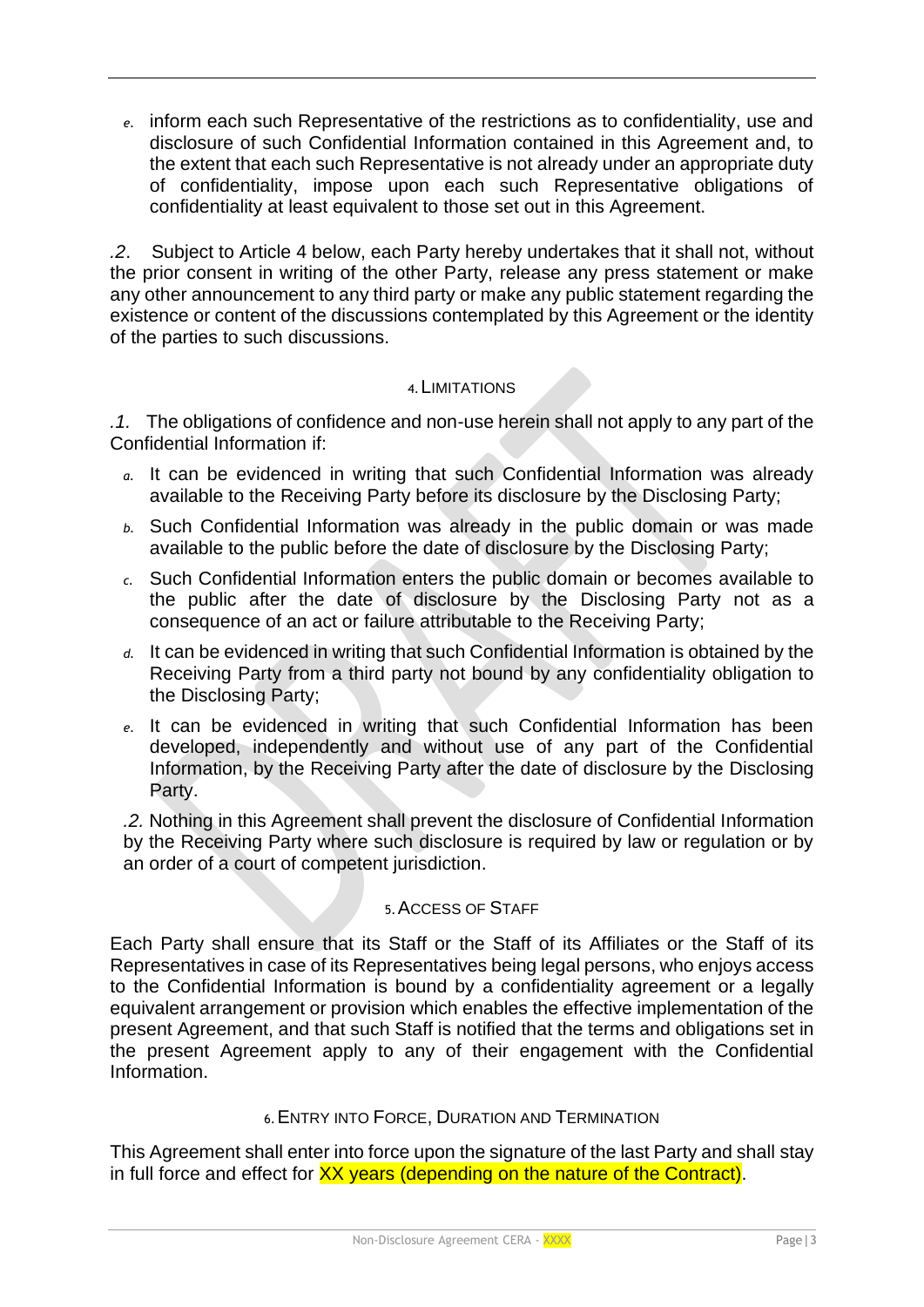#### 7.OWNERSHIP AND INTELLECTUAL PROPERTY

*.1.* All Confidential Information, and any proprietary and related right contained therein, including any intellectual property right, shall continue to belong to their respective owners. Nothing contained in this Agreement shall be interpreted to imply any transfer of ownership from one Party to the other or to constitute a licence to use or exploit by one Party of the property of the other.

*.2.* Parties will respect each other's proprietary and related rights, including intellectual property rights, which may have been disclosed by one Party to the other in the performance of this Agreement, and shall not misuse or claim any title to any such Confidential Information.

*.3.* Articles 1 and 6 shall survive the expiration or termination of this Agreement.

#### 8.WARRANTIES

The Receiving Party agrees that the Disclosing Party makes no representations or warranties, express or implied, including but not limited to, the accuracy, completeness, merchantability, or fitness for a particular purpose of the Confidential Information, as well as non-infringement of third-party rights.

#### 9.RETURN OF INFORMATION

The Receiving Party shall, at request of the Disclosing Party, return all Confidential Information in its, its Affiliates' and its Representatives' possession.

#### 10.APPLICABLE LAW

This Agreement shall be governed by, construed and interpreted in accordance with the laws of the Republic of Cyprus. In case any dispute, controversy or claim arising out of or relating to this Agreement cannot be settled amicably between the Parties, it shall be subject to the jurisdiction of the Courts of the Republic of Cyprus.

#### 11.MISCELLANEOUS PROVISIONS

*.1.* Neither Party can assign, waive, revoke or otherwise transfer its respective rights or obligations under this Agreement without prior written consent of the other Party.

*.2.* This Agreement does not impose any obligation upon the Parties to disclose any Confidential Information or to continue such disclosure. The extent and frequency of any disclosure is at the discretion of each Disclosing Party.

*.3.* If any provision or clause of this Agreement is held unenforceable by a competent court of law, or is precluded by the applicable law, the remaining provisions or clauses shall continue to be in full force and effect to the extent that such invalidity does not fundamentally prevent the Parties from continuing to observe their rights or obligations under this Agreement.

*.4.* Any violation of any of the provisions of this Agreement will cause the Disclosing Party immediate and irreparable harm, which money damages alone cannot adequately remedy. Therefore, upon any actual or impending violation of this Agreement, the Receiving Party consents to the issuance by a court of competent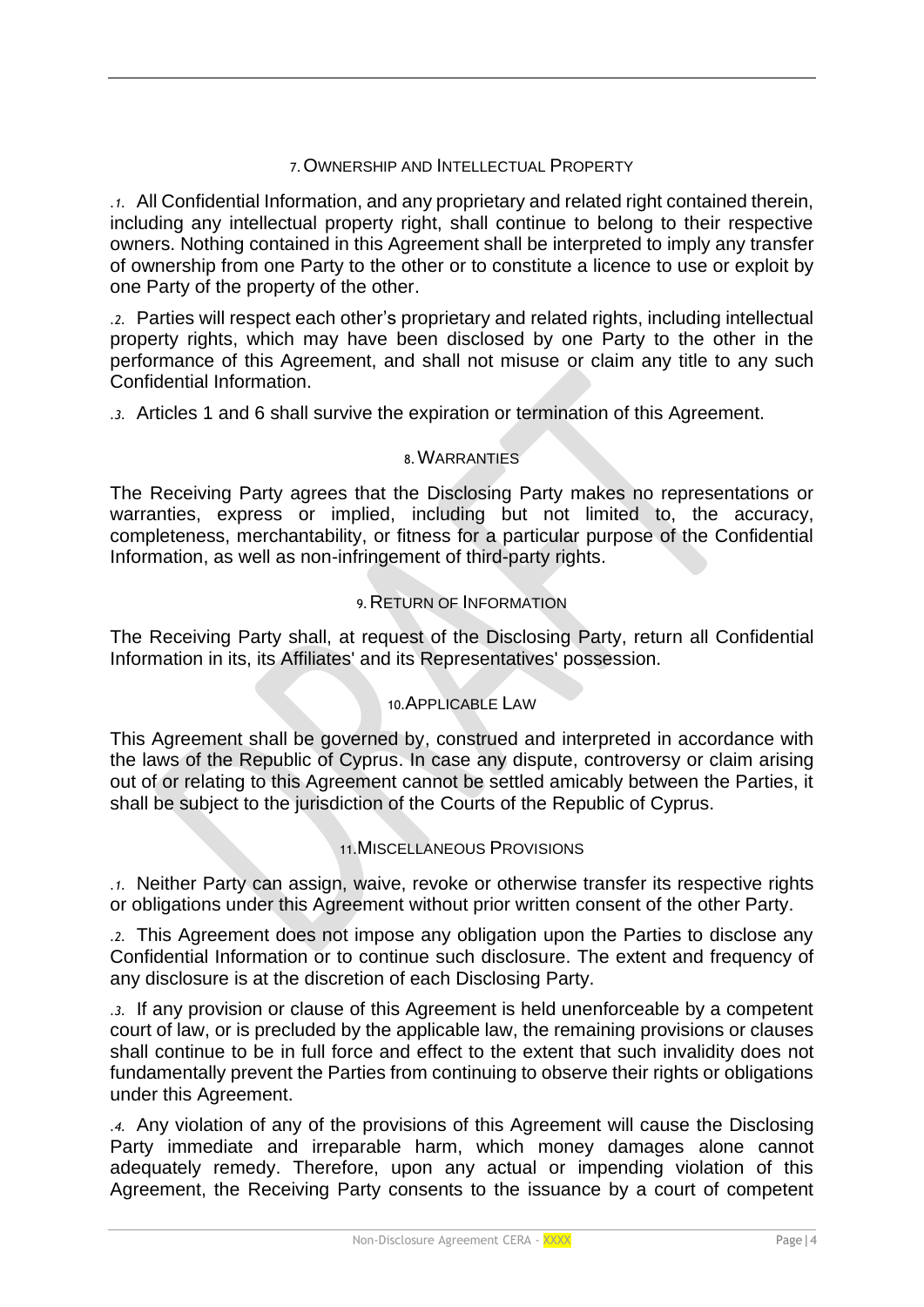jurisdiction, of a restraining order, preliminary and/or permanent injunction, restraining or enjoining such violation by the Receiving Party or any entity or person acting in concert with the Receiving Party. The Receiving Party understands that such orders are additional to and do not limit the availability to the Disclosing Party of any other remedy in law or in equity, including the recovery of damages. In any dispute between the parties arising under this Agreement, the prevailing party shall be entitled to the reimbursement of attorney fees and other costs of litigation in addition to all other remedies.

*.5.* The failure of a Party to enforce any rights resulting from breach by the other Party of any provision of this Agreement will not be deemed as a waiver of any right relating to a subsequent breach of such provision or of any other right hereunder.

*.6.* In the event of any conflict or discrepancy between the provisions of this Agreement and the provisions of any agreements and/or other binding documents between the Parties, the provisions of this Agreement shall prevail as far as Confidential Information is concerned.

*.7.* Any communication and correspondence with reference to this Agreement shall be made in writing and addressed to the following addresses:

| For CERA:                                                                                      | For <b>XXXX:</b>                      |
|------------------------------------------------------------------------------------------------|---------------------------------------|
| <b>Cyprus Energy Regulatory Authority</b>                                                      |                                       |
| 20 Ayias Paraskevis, 2002 Strovolos,<br>Nicosia, Cyprus<br>P.O.Box 24936, 1355 Nicosia, Cyprus |                                       |
| To the attention of<br><b>XXXXXX</b>                                                           | To the attention of<br><b>XXXXXXX</b> |

*.8.* This is the entire Agreement between the Parties relating to the subject matter hereof and may only be modified by a written amendment signed by the authorised Representatives of each Party.

This Agreement is signed in Nicosia, Cyprus by the duly authorized representatives of the Parties on …………………….

Done in three originals in the English language,

For CERA,

For **XXXXX** 

Seal:

Seal: